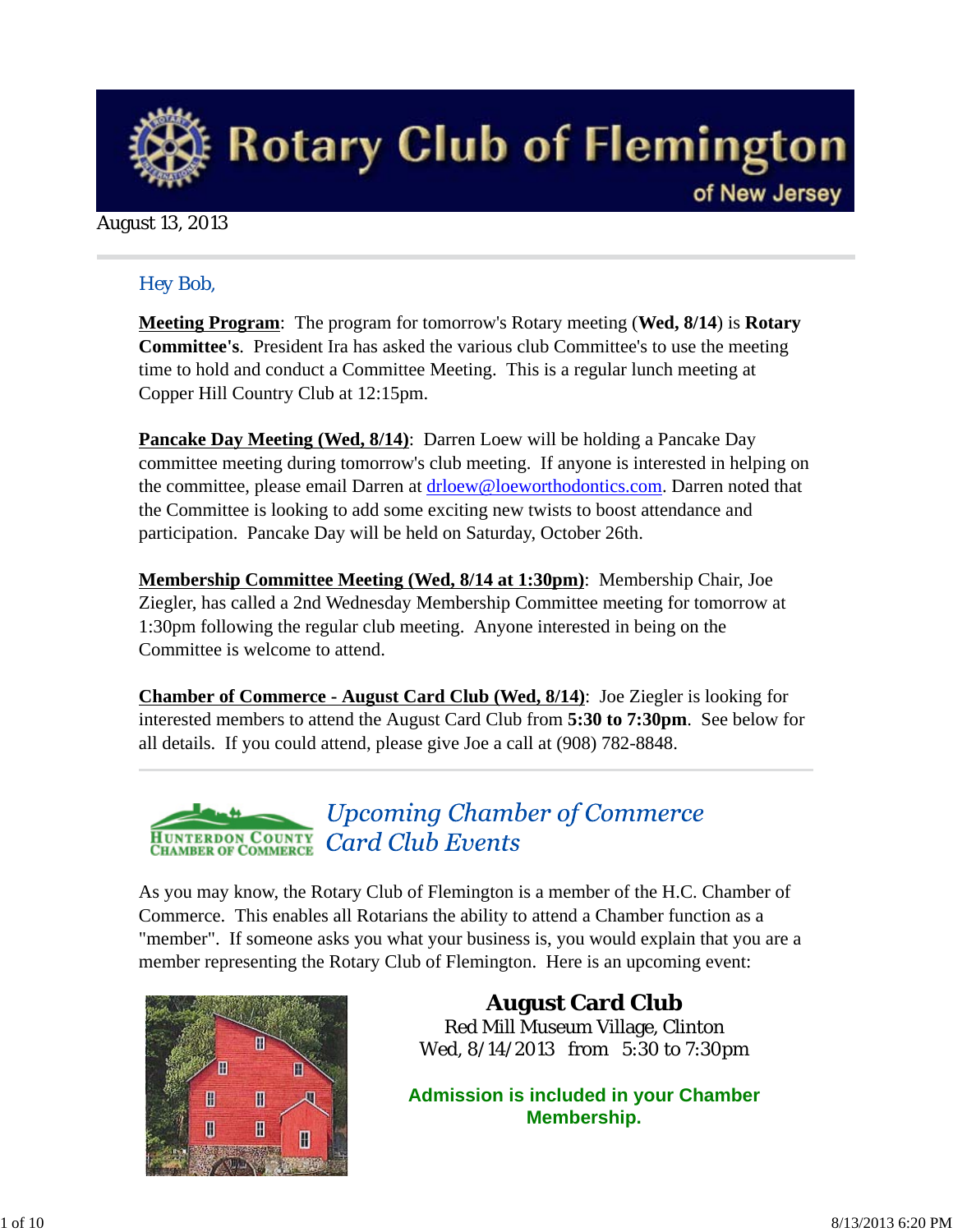### Non-Members: \$15

**Click here to Register for this Event.**



**90th Anniversary Party** Rotary Club of Flemington, NJ **Sunday, October 6th at 4pm** At Harrie & Cheryl Copeland's Farm 435 Route 604 - Sergeantsville, NJ 08557

Jim Davidson announced that planning is under way for a party to celebrate the 90th Anniversary of the Rotary Club of Flemington. Jim noted the Fellowship Committee is talking about live music and having the event catered. Any and all former Flemington Rotarians and their wives will be invited. More information to follow.



### 39th Annual PANCAKE DAY

**Saturday, October 26 from 7am to 1pm** H.C.H.R.S. Commons 29 Junction Road - Flemington, NJ 08822

If you enjoy a great family event and lot's of delicious pancakes, then plan to attend Flemington Rotary's 39th Annual Pancake Day on Saturday, October 26 from 7:00 am to 1:00 pm. Click here for more info.

# **RCOF Seeking an International Project**

President Ira shared that we will move forward this year with an **International** Rotary project. All are welcome to take part of the process. Please view the following link: http://www.matchinggrants.org/global. This link lists all the current projects. With the power of matching grants, our club can easily fund a \$20,000 project. Look at the website and give your input to President Ira directly.

### President Ira is Seeking Someone to Join the "Committee for Change"

President Ira is looking for at least one more member to join the Committee for Change. There are currently four (4) members who are willing to serve on this committee and Ira would like at least one more. Please call him directly at (908) 581-3451 if you are interested.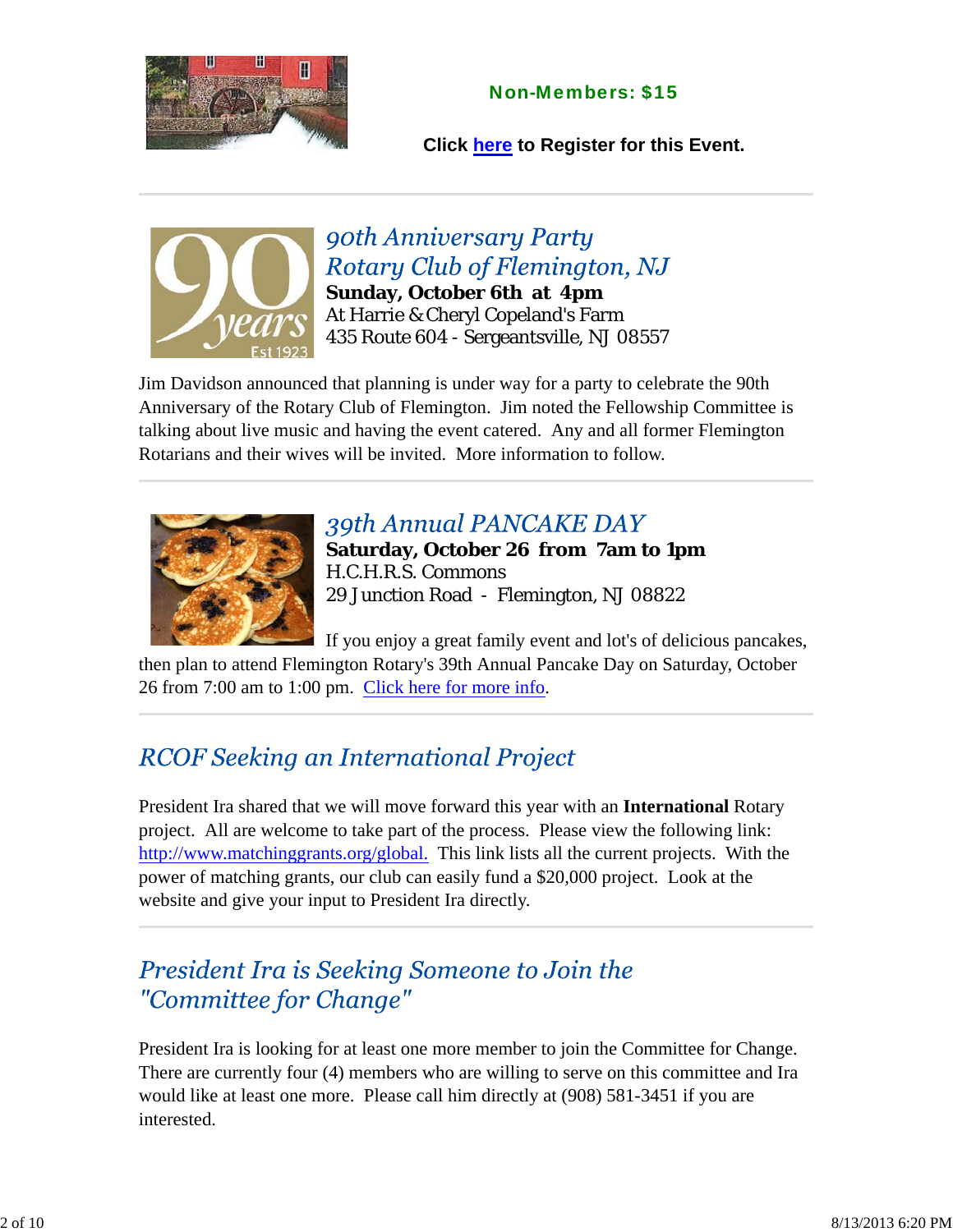# Survey Results from the 7/24 Club Assembly

Held during the Flemington Rotary Noon Club Meeting

### **Question 1: Why are you in Rotary?**

- 1. Community Service 14 responses
- 2. Fellowship 8 responses
- 3. Invited 1 response

### **Question 2: What would get you more involved?**

- 1. More Time 6 responses
- 2. More community service projects 3 responses
- 3. More members with energy 3 responses
- 4. Give me specific responsibilities 1 response
- 5. Evening Events 1 response
- 6. Committee Meetings during first part of lunch 1 response
- 7. Great speakers 1response
- 8. Less negativity 1response
- 9. Meeting location 1response
- 10. More member involvement 1response



# Rotary-Rutgers Enabling Garden -**Experience Gardening Update**

MGOSH Team Status Report

Month: July, 2013

Team or Project: Experience Gardening (Hunterdon Hort.)

#### Team

**Team:** Carl Lewis, Barbara Berger, Gail Brock, John Clarke, Estelle D'Costa, Dolores Damiano-Szafran, Ermelindis de Groot, Tricia Deering, Mary Ditzler, Chuck Ecklin, Laurie Fischer, Sandy Gay, Joan Gilbert, Judy Goodwin, Peggy Groah, Gary Grover, Susan Haake, Robert Hollmann, Marylin Hulme, Linda Lewis, Dave Lilien, Lisa Mann, Jean Miller, Peggy Peiler, Frank Sagarese, Ginny Shanahan, Vrunda Shankar, Dana Sparling, Howard Spencer, Lisa Tansug, Marjorie Thul, Paul Torcivia, Deborah Walsh, Mary Lou Wickham

**Status**: Activities this month (other Hunterdon Hort Experience Gardens Included)

- Pond Garden liner patched and re-patched seems to be holding.
- Herb Garden first pot-in-pot planting of sensory herbs completed, but soil not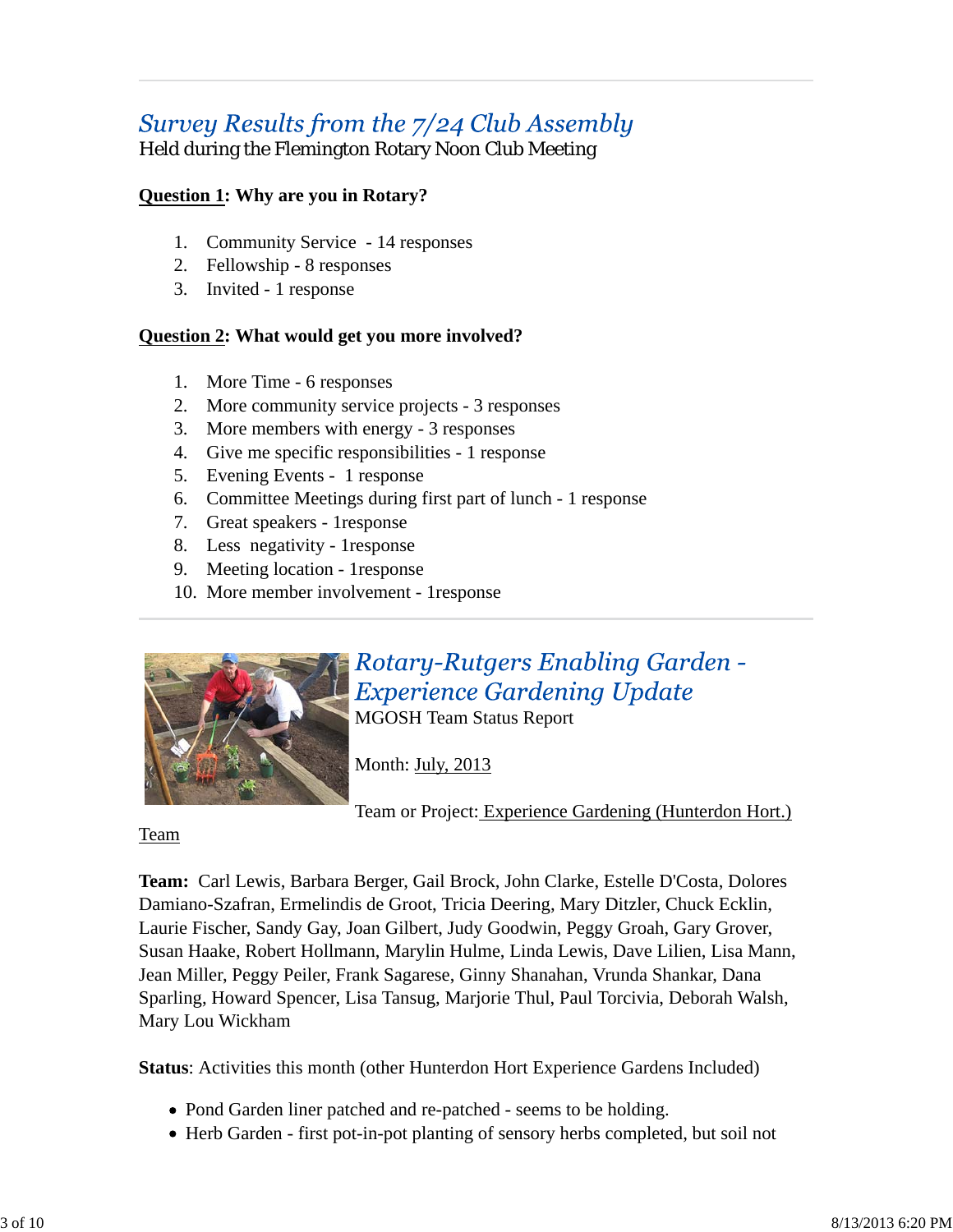draining well, pots re-planted in the Vegetable Garden holding bed.

- Workshops:
	- $\circ$  Held fourth workshop with Flemington Sustainable Kids Club "Making Seed Mats" for planting a Fall Garden.
	- Held first Sensory Herb workshop with Hunterdon Developmental Center "What's that Smell"
	- Held first workshop with Freedom House "Preparing a Raised Bed Garden"
	- Held Sensory Herb workshop "What's that Smell" with Enable Inc. (Somerset County) and tested additional hands on activity - transplanting an herb to take home

### **Planned / In Process:**

- Plan additional workshops with Hunterdon Developmental Center and other organizations
- Conduct the following workshops:
	- Flemington 4H sustainable kids club "Planting a fall Vegetable Garden"
	- Freedom House "Soil Testing" and "Soil Evaluation"
- Begin planning fall construction and planting projects:
	- $\circ$  Pond Garden final set up and landscaping
	- Sensory Herb Garden re-design and landscaping
	- Vegetable Garden additional raised beds (4)

#### **Budget Requirements:**

• None - Rotary funds being used to establish the garden

#### **Issues/Problems/Comments:**

• Soil is very poorly drained

### **Speakers or Meeting Programs Being Sought**

We are seeking ideas for upcoming meeting programs and speakers. If anyone has any ideas or thoughts, please pass them onto Mick Schaible. **Click here** to generate an email directly to Mick.

# **Rotary District 7510 News**

**Rotary and Rutgers Project - "Growing Lives One Seed at a Time"** is a unique garden pilot initiative involving the partnership of Rotary International and Rutgers University and its Entities in 5 counties throughout Central New Jersey. The partnership is committed to focusing on providing opportunities for accommodating a broad spectrum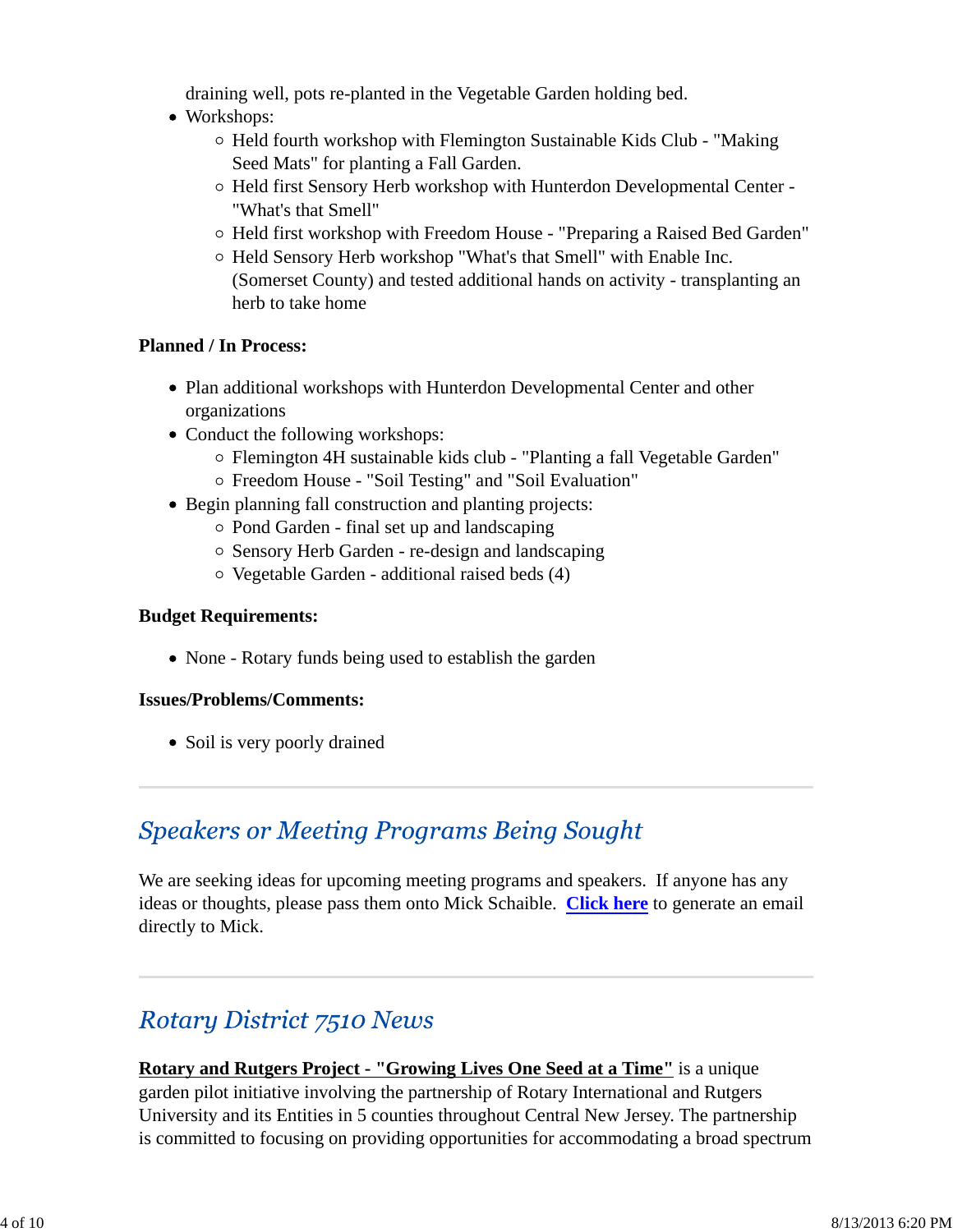of audiences, with varying and diverse limitations, ages, and abilities via Enabling Gardens. The partnership will plan, design, introduce, and implement Enabling Garden Spaces, which by definition are growing environments that invite and permit participation by various individuals or groups. Who can benefit? Answer: People of all ages at any stage of life. **Click Here to Read More**

#### **District 7510 News**: **Click Here to View the Current 2013 District News**

### **Upcoming Dates to Note**

#### **Summary of Upcoming Club Meeting Programs:**

Wed, 8/14: Rotary Committees to Meet during the Club Meeting Wed,  $8/21$ : Molly Sumner of Kindred Companions. Molly is a dog trainer from Frenchtown who was formerly a Rotary Exchange student from Mendam, NJ. She is amazing at reading a dog's signs and at correcting bad behaviors. She speaks to groups as well as being a teacher at Bucks County Community College. Wed, 8/28: OPEN

Wed, 9/04: OPEN Wed, 9/11: Kathy Guzman regarding "First Book" Wed, 9/18: OPEN Wed, 9/25: OPEN

Next RCOF Board Meeting: Thurs, 9/5/2013 at 6:00 PM (usually the 1<sup>st</sup> Thursday). **Next Membership Meeting**: Wed, 8/14/2013 at 1:30 PM (usually the 2<sup>nd</sup> Wednesday).

#### **Upcoming RCOF Club Events, Fundraisers, Fellowship Events, Etc**.:

| Sun, 10/06RCOF 90th Anniversary Party               |
|-----------------------------------------------------|
| Sat, 10/26 <b>Pancake Day</b> at H.C.R.H.S. Commons |

### **Rotary District 7510 Events & Functions:**

|                                   | Sat, 9/28 Rotary Leadership Institute                                    |
|-----------------------------------|--------------------------------------------------------------------------|
|                                   |                                                                          |
|                                   | Mon, 10/7 Vocational Assembly at the Pines Manor, Edison                 |
|                                   | Thurs, 10/10 Homes of Hope Intercity Dinner - Hotel Somerset-Bridgewater |
|                                   | Mon, 11/4 Eat, Drink & Share - The Pines Manor, Edison (6-9pm)           |
| May 2-3, 2014 District Conference |                                                                          |

**COMMITTEE LIST**: Click the link for a listing of all current Club Committee's and its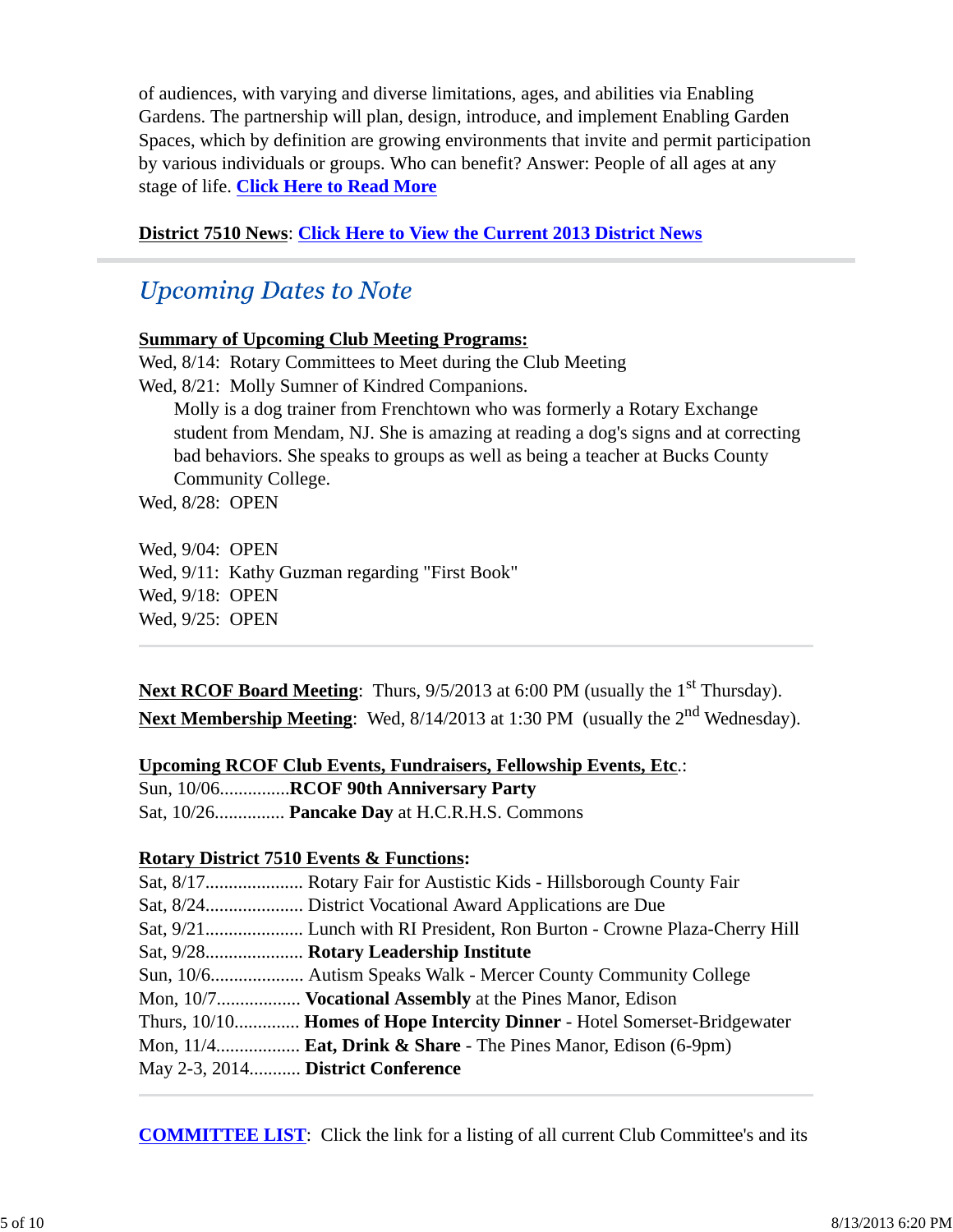members.

#### **Login-In to the "Members Only" Section of the website to view**:

1) Past E-MONGER & NEWSMONGER ISSUES: Click to view past issues. Began Aug. 9, 1950.

2) New Member Information: Do you have someone you think would be a good potential member? If so, please contact Membership Committee Chair Joe Ziegler to learn the process prior to initiating an application. In the meanwhile, click the link for information on the club and financial requirements.

3) RCOF Membership Proposal Form: Click the link to download the "Membership Proposal Form".

#### **Rotary Website Links**:

Rotary International: www.Rotary.org Rotary District 7510: www.RotaryNJ.org

**Nearest Rotary Club Meetings**: As A Rotarian, you are Welcome to attend a Rotary Club meeting anywhere in the world. Click here for some nearby Rotary meetings.

RI President's Call for Action in **2013-2014**: **"Engage Rotary, Change Lives"**

### **Rotary Club of Flemington - Our 90th Year**

Founded October 3, 1923 \* Charter #1529 \* District 7510

| President                       | <b>Ira Liebross</b>                            |  |
|---------------------------------|------------------------------------------------|--|
| President-Elect                 | <b>Lynn Hyman</b>                              |  |
| Secretary                       | <b>Michele Kavanagh</b>                        |  |
| Treasurer, General              | <b>Bob Newland</b>                             |  |
| Treasurer, Lunch                | <b>D.J. Wright</b>                             |  |
| <b>Board Members</b>            | <b>Karen Widico</b> (immediate past president) |  |
|                                 | <b>Jim Davidson</b>                            |  |
|                                 | <b>Nancy Kahl</b>                              |  |
|                                 | <b>Mick Schaible</b>                           |  |
|                                 | <b>Chris Venditti</b>                          |  |
| Sergeant-at-Arms                | <b>Tom Fisher</b>                              |  |
| <b>RI</b> President             | <b>Ron D. Burton</b> (Norman, Oklahoma, USA)   |  |
| District Governor (DG)          | Tulsi R. Maharjan (Branchburg, NJ)             |  |
| District Governor Elect (DGE)   | Melvin I. Kevoe "Mel" (Springfield, NJ)        |  |
| District Governor Nomimee (DGE) | <b>Hal Daume</b> (Berkeley Heights, NJ)        |  |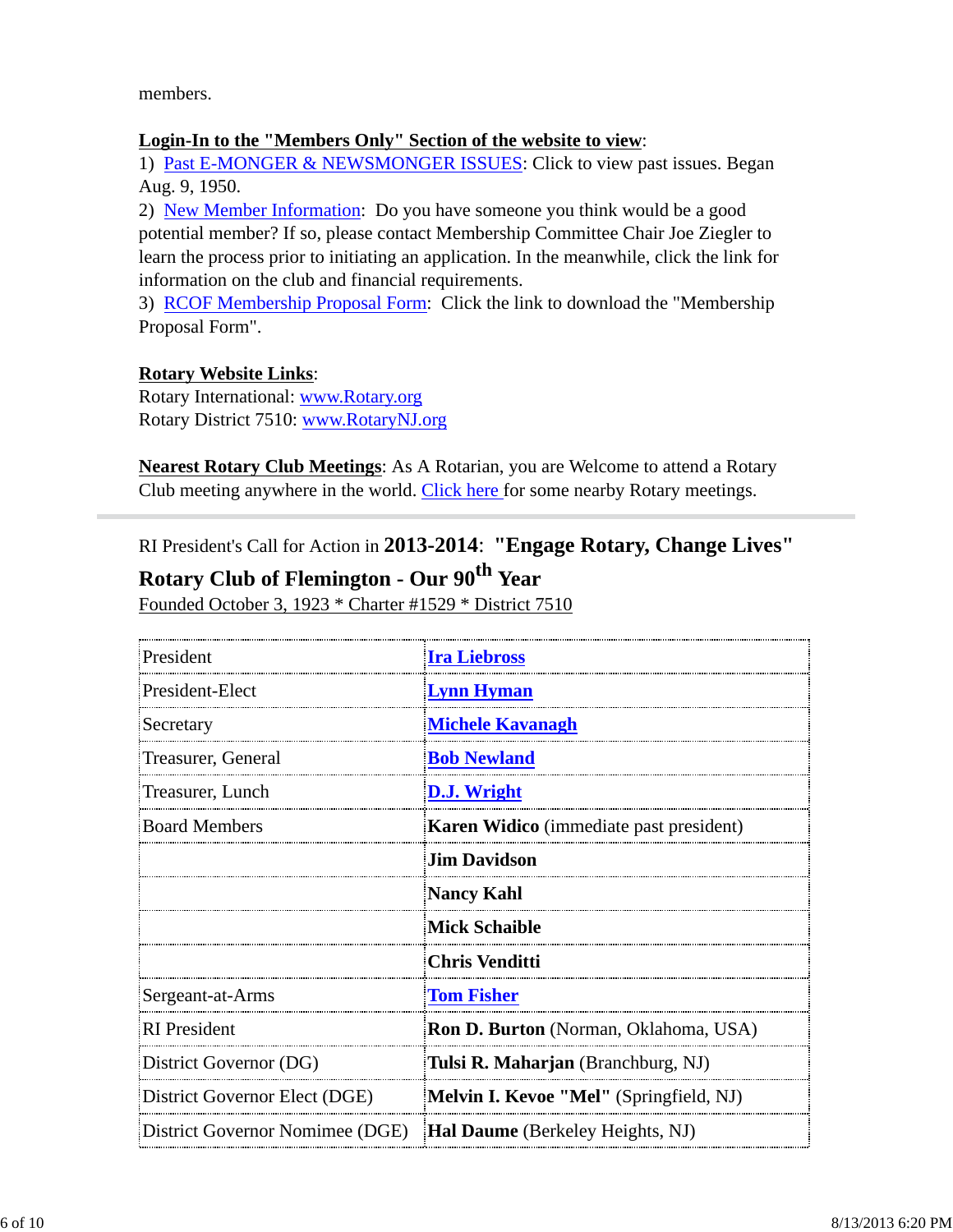Club Meetings: **Wednesday, 12:15 pm, Copper Hill Country Club** 100 Copper Hill Road, Ringoes 08551 Board Meetings: **First Thursday of the month, 6:00 pm**



**MISSION STATEMENT**: The mission of Rotary International is to assist and guide Rotarians and Rotary clubs to accomplish the Object of Rotary to ensure Rotary's continuing relevance and to help build a better world, emphasizing service activities by individuals and groups that enhance the quality of life and human dignity, encouraging high ethical standards, and creating greater understanding among all people to advance the search for peace in the world.

**THE OBJECT OF ROTARY**: The object of Rotary is to encourage and foster the ideal of service as a basis of worthy enterprise and, in particular, to encourage and foster:

**1st**: The development of acquaintance as an opportunity for service;

**2nd**: High ethical standards in business and professions, the recognition of the worthiness of all useful occupations, and the dignifying of each Rotarian's occupation as an opportunity to serve society;

**3<sup>rd</sup>**: The application of the ideal of service in each Rotarian's personal, business and community life;

**4th**: The advancement of international understanding, goodwill, and peace through a world fellowship of business and professional persons united in the ideal of service.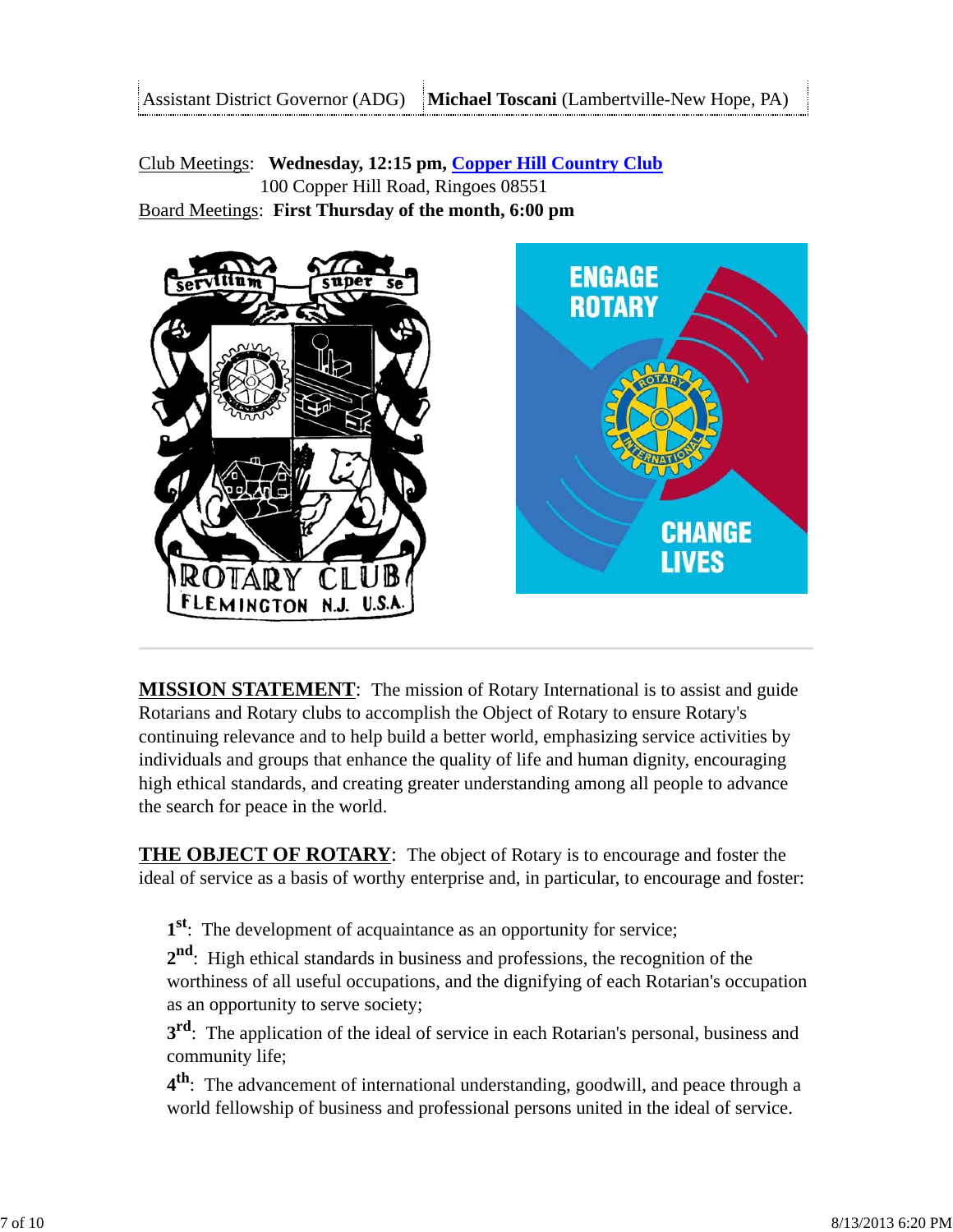#### **THE 4-WAY TEST**: "Of the things we think, say or do:

- **1st**: Is it the Truth?
- 2<sup>nd</sup>: Is it Fair to all concerned?
- **3<sup>rd</sup>:** Will it build goodwill and better friendships?
- **4th**: Will it be beneficial to all concerned?"

#### **ROTARY's AVENUE'S OF SERVICE**:

**1)** Through **Club Service**, we have fun, build lasting friendships, and make sure that our club runs well.

**2)** Through **Vocational Service**, we volunteer our professional skills to serve others and promote integrity in everything we do.

**3)** Through **Community Service**, we address local needs and work with our community to bring lasting improvements.

**4)** Through **International Service**, we meet humanitarian needs around the globe and promote world understanding and peace.

**5)** Through **Youth Service**, we work with young people to help them become the next generation of leaders, visionaries, and peacemakers.

#### **2013-2014 CLUB MEMBER ROSTER - Rotary Club of Flemington, NJ**: **Current Number of Members: 47**

| Rotarian                             | <b>Member</b><br><b>Since</b> | <b>Classification</b>           |
|--------------------------------------|-------------------------------|---------------------------------|
| Black, Bruce B.                      | 2007                          | <b>Health and Fitness</b>       |
| Bohler, Herbert C. (Herb)            | 1977                          | <b>Specialty Advertising</b>    |
| Chittenden, Robert L. (Bob)          | 2003                          | M.E.F.P. Consulting Engineering |
| Clark, Arthur L. (Sandy)             | 1987                          | Printing                        |
| Copeland, Harrie E. III              | 1976                          | Auctioneering/Banking           |
| Davidson, James G. (Jim)             | 2002                          | <b>Rubber Products</b>          |
| Ferrari, Frederick J. (Fred)         | 1964                          | Orthodontia                     |
| Fisher, Charles H. (Charlie)         | 1961                          | <b>Funeral Services</b>         |
| Fisher, Thomas H. (Tom)              | 2012                          | Property & Casualty Insurance   |
| Harrison, Jeffrey (Jeff)             | 1996                          | Psychotherapy                   |
| Hennessy, Jr., Richard (Rich)        | 2010                          | <b>Financial Advisor</b>        |
| Hyman, Lynn                          | 2010                          | <b>Retail Banking</b>           |
| Johnston, David W. (Dave)            | 2011                          | <b>Financial Advisor</b>        |
| Kahl, Nancy                          | 2012                          | Massage Therapy                 |
| Kamnitsis, Christopher P.<br>(Chris) | 2001                          | <b>Financial Planning</b>       |
| <b>Kavanagh, Michele</b>             | 2013                          | <b>Community Banking</b>        |
| Liebross, Ira                        | 1997                          | <b>Family Medicine</b>          |
| Loew, Darren                         | 2002                          | Orthodontics                    |
| Martin, Teresa (Terry)               | 1993                          | Solid Waste/Recycling           |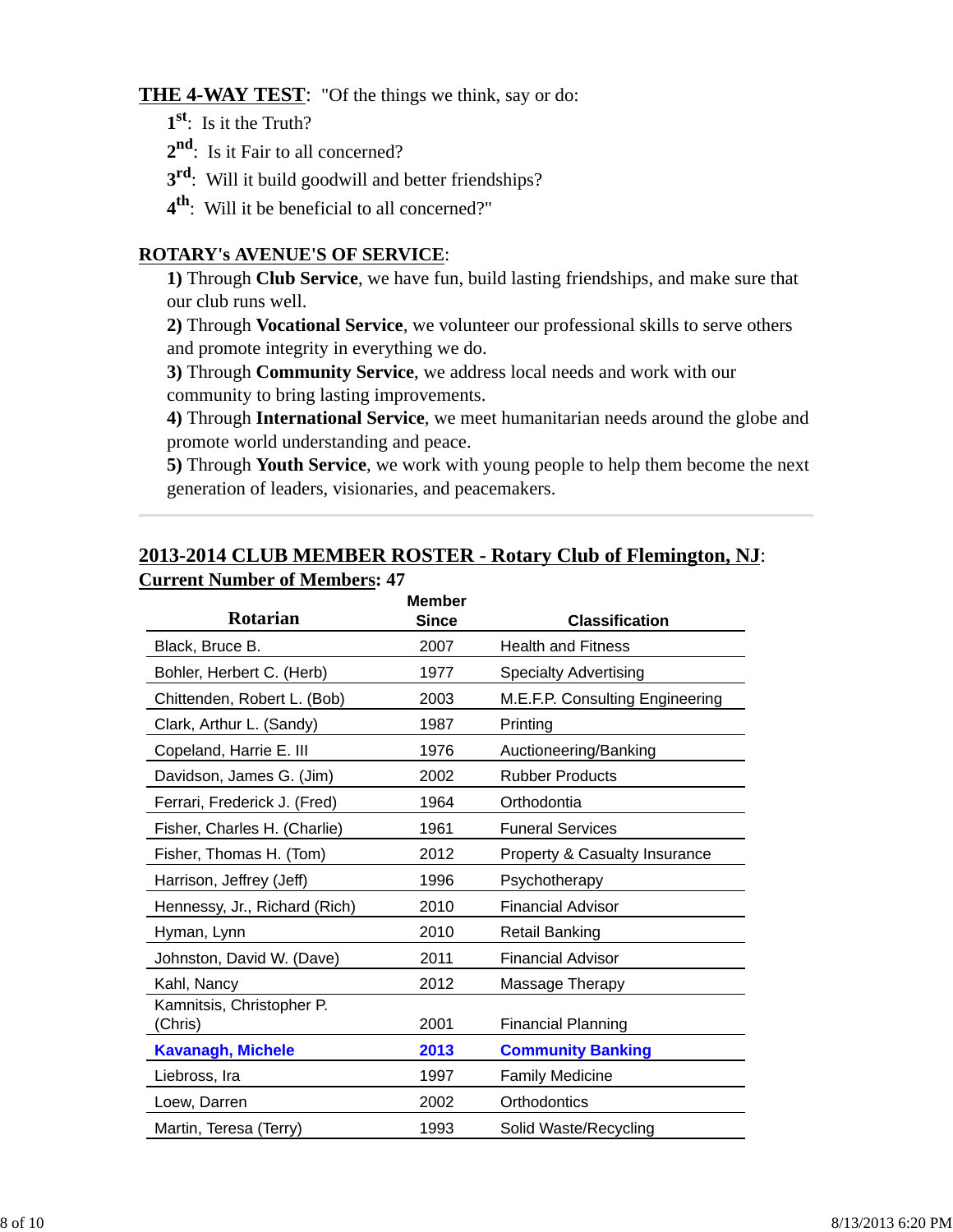| Mazujian, Harry                  | 2004 | Clergy                         |
|----------------------------------|------|--------------------------------|
| McWilliams, Nancy                | 1992 | Psychotherapy                  |
| Metz, Kim                        | 2007 | <b>Technical Education</b>     |
| Muller, George D.                | 1964 | <b>Cut Glass Manufacturing</b> |
| Nastasi, William (Bill)          | 1996 | <b>General Contracting</b>     |
| Newland, Robert D. (Bob)         | 1998 | Insurance                      |
| Ownes, Terry M.                  | 1987 | <b>Floor Covering</b>          |
| Parente, Steven (Steve)          | 2005 | Classification                 |
| Phelan, Christopher J. (Chris)   | 2009 | <b>Chamber Of Commerce</b>     |
| Randolph, R. Wayne               | 1982 | Veterinary Medicine            |
| Reinbacher, Otto A.              | 1997 | Clergy                         |
| Rogow, Stephen S. (Steve)        | 1973 | Orthodontics                   |
| Schaible, R. Michael (Mick)      | 1998 | <b>Appraisal Services</b>      |
| Skowronek, Kenneth J. (Ken)      | 1994 | <b>Family Law</b>              |
| Sollner, Richard F. (Dick)       | 1962 | Air Transportation             |
| Stothoff, Richard H. (Dick)      | 1966 | <b>Sanitary Engineering</b>    |
| <b>Stout, Deborah (Debbie)</b>   | 2013 | <b>Retail Banking</b>          |
| Thatcher, Thomas P. (Tom)        | 2006 | <b>Professional Planning</b>   |
| Venditti, Christopher C. (Chris) | 2009 | <b>Automotive Distribution</b> |
| Weinstein, Theodore H. (Ted)     | 1994 | <b>Pulmonary Medicine</b>      |
| Widico, Karen A.                 | 1997 | <b>Public Health Services</b>  |
| Williams, Gwen                   | 1991 | Purchasing/Manufacturing       |
| Wise, Robert (Bob)               | 1992 | <b>Hospital Administration</b> |
| Woske, Harry                     | 1977 | Cardiology                     |
| Wright, Daniel J. (D.J.)         | 2003 | <b>Funeral Services</b>        |
| Zanetti, Edward G. (Ed)          | 1971 | Plumbing & Heating             |
| Ziegler, Joseph E. (Joe)         | 1988 | <b>Investment Advisor</b>      |
| Zullo, John J. (Johnnie)         | 1987 | <b>Chemical Engineering</b>    |

Yours in Rotary Service! Bob Chittenden

**Rotary Club of Fleminton, NJ** PO Box 751 - Flemington, NJ 08822 www.FlemingtonRotaryNJ.org

Providing "Service Above Self" Since 1923



**Forward this email**